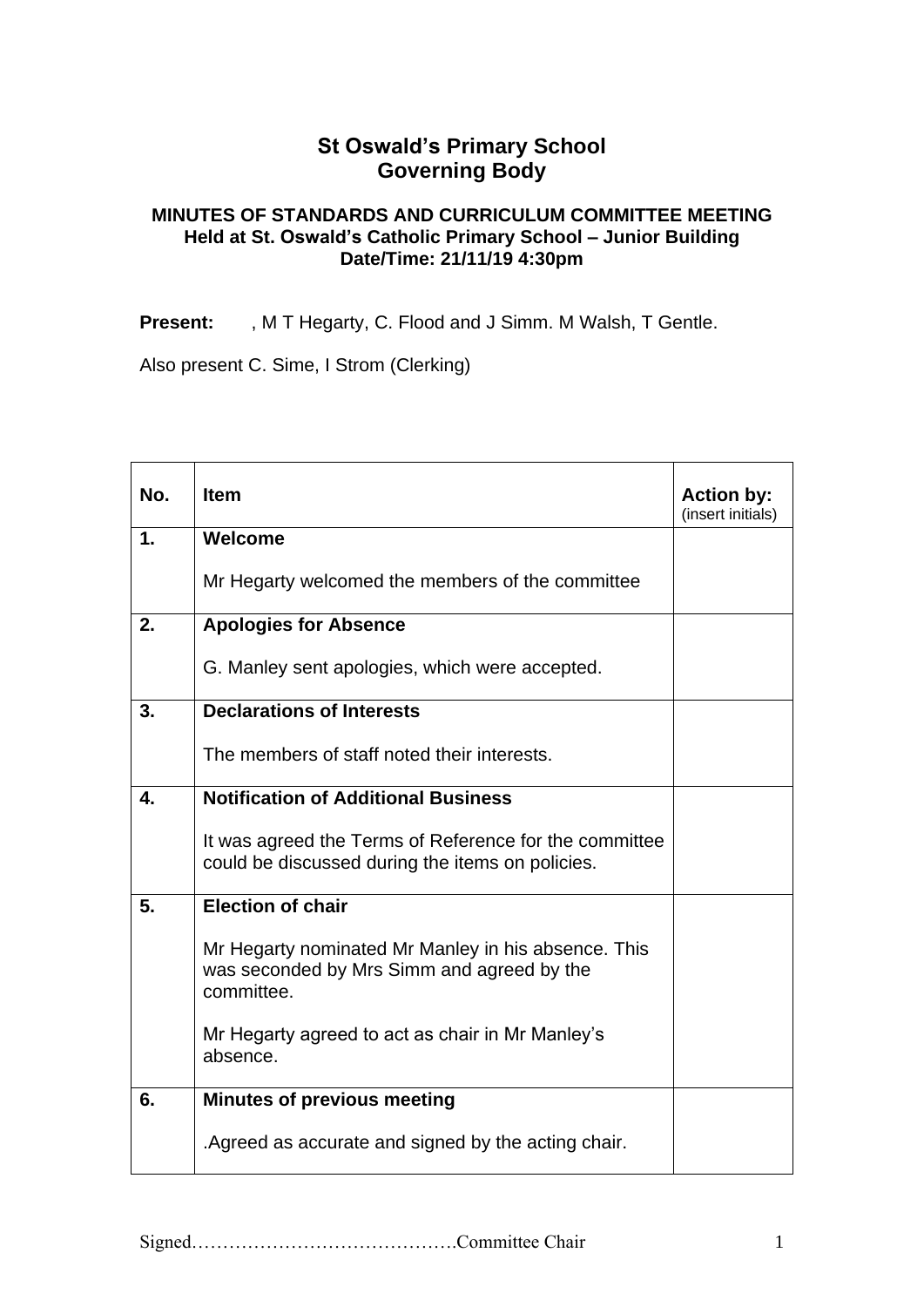| 7. | <b>Matters arising</b>                                                                                                                                                                                                                                                                                                                                        |  |
|----|---------------------------------------------------------------------------------------------------------------------------------------------------------------------------------------------------------------------------------------------------------------------------------------------------------------------------------------------------------------|--|
|    | A governor asked about the impact of interventions – It<br>was explained that interventions were having a positive<br>effect but were being disrupted by staff absence.                                                                                                                                                                                       |  |
|    | It was noted that the work towards the Attendance Mark<br>had been deferred due to time and staffing constraints.                                                                                                                                                                                                                                             |  |
| 8. | <b>Standards summer 2019 ASP/ISDR</b>                                                                                                                                                                                                                                                                                                                         |  |
|    | Reports had been previously distributed. Mrs Walsh<br>identified the key factors, provided further detail and<br>asked if there were any questions on any other<br>elements of the reports.                                                                                                                                                                   |  |
|    | Key Stage 2 – Mrs Walsh highlighted that APS scores<br>showed that the results in Year 6 had been excellent<br>and wasn't reliant on a few just scraping through. She<br>also highlighted the 3 year trend which shows<br>continuous improvement.                                                                                                             |  |
|    | Key Stage 1 – When compared to national, KS1 results<br>are very favourable and show the development of the<br>provision on KS1.                                                                                                                                                                                                                              |  |
|    | Inspection Data Summary Report (IDSR) – KS2<br>progress and attainment in reading and progress in<br>writing is significantly above national and in the highest<br>20% of all schools.                                                                                                                                                                        |  |
|    | Governors discussed the changes in the school's<br>contextual data. The school population is now much<br>less stable than previously with a higher amount of in<br>year transfers. EAL is also increasing in comparison<br>with the national average. The school is in the top<br>quintile for deprivation with regards to school location<br>and for pupils. |  |
| 9. | EYFS, Phonics, Y6 and Y2 targets                                                                                                                                                                                                                                                                                                                              |  |
|    | Reports for each element had been previously<br>distributed. Mrs Walsh identified the key factors,<br>provided further detail and asked if there were any<br>questions on any other elements of the reports.                                                                                                                                                  |  |
|    | Year 2 targets – These have been set based on<br>information gathered throughout Year 1. Each child has<br>been assessed individually. A governor asked if the<br>targets are achievable. The targets set are challenging                                                                                                                                     |  |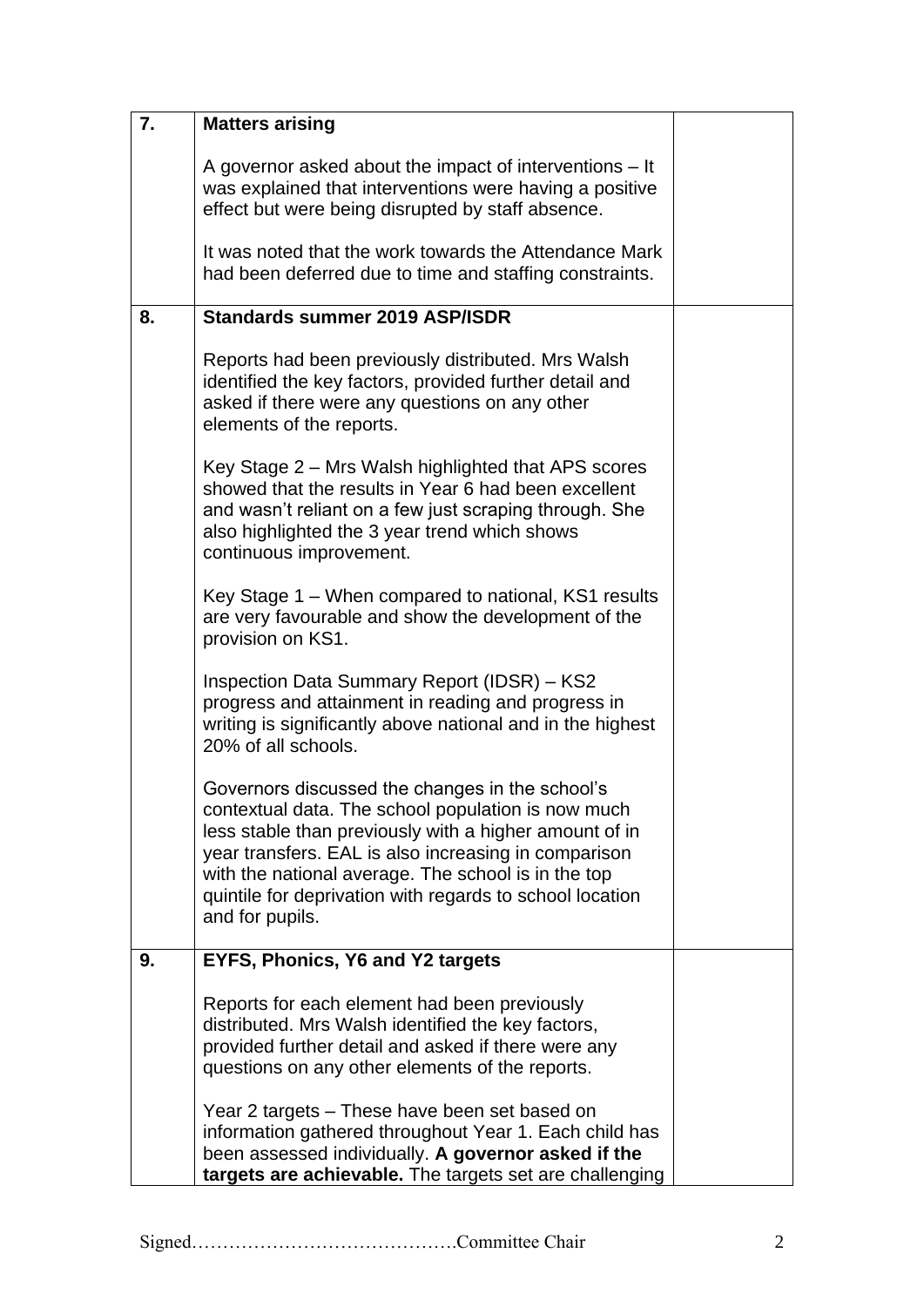|     | aspirational.<br>Whole school standards – Mrs Walsh explained the<br>traffic light system of the charts. The baseline data for<br>September is taken from the end of summer term<br>results. Governors commented that often there was<br>a summer holiday fall in attainment and this<br>baseline could make progress figures look less<br>favourable. Mrs Walsh explained that it would mean<br>comparing pupils at the same point in the year and<br>would give an accurate reflection of the progress made.<br>Governors commented that the colours helped<br>them understand the charts more easily and<br>therefore could recognise the development from<br>year to year where you can see the reds and<br>ambers decreasing and the greens increasing year |  |
|-----|------------------------------------------------------------------------------------------------------------------------------------------------------------------------------------------------------------------------------------------------------------------------------------------------------------------------------------------------------------------------------------------------------------------------------------------------------------------------------------------------------------------------------------------------------------------------------------------------------------------------------------------------------------------------------------------------------------------------------------------------------------------|--|
|     | on year.                                                                                                                                                                                                                                                                                                                                                                                                                                                                                                                                                                                                                                                                                                                                                         |  |
| 10. | <b>Update of baseline standards</b><br>Mrs Walsh reported that the baseline assessments for<br>Reception had been completed within a few weeks of<br>the Reception pupils starting. This was an important<br>piece of work as it gives a consistent starting point for<br>all future progress indicators to be measured from. The<br>writing was higher than expected. It was noted that<br>there is a higher percentage of girls in the cohort. They<br>have settled well and could be a promising cohort but it<br>was noted that there is a tail end that will need some                                                                                                                                                                                      |  |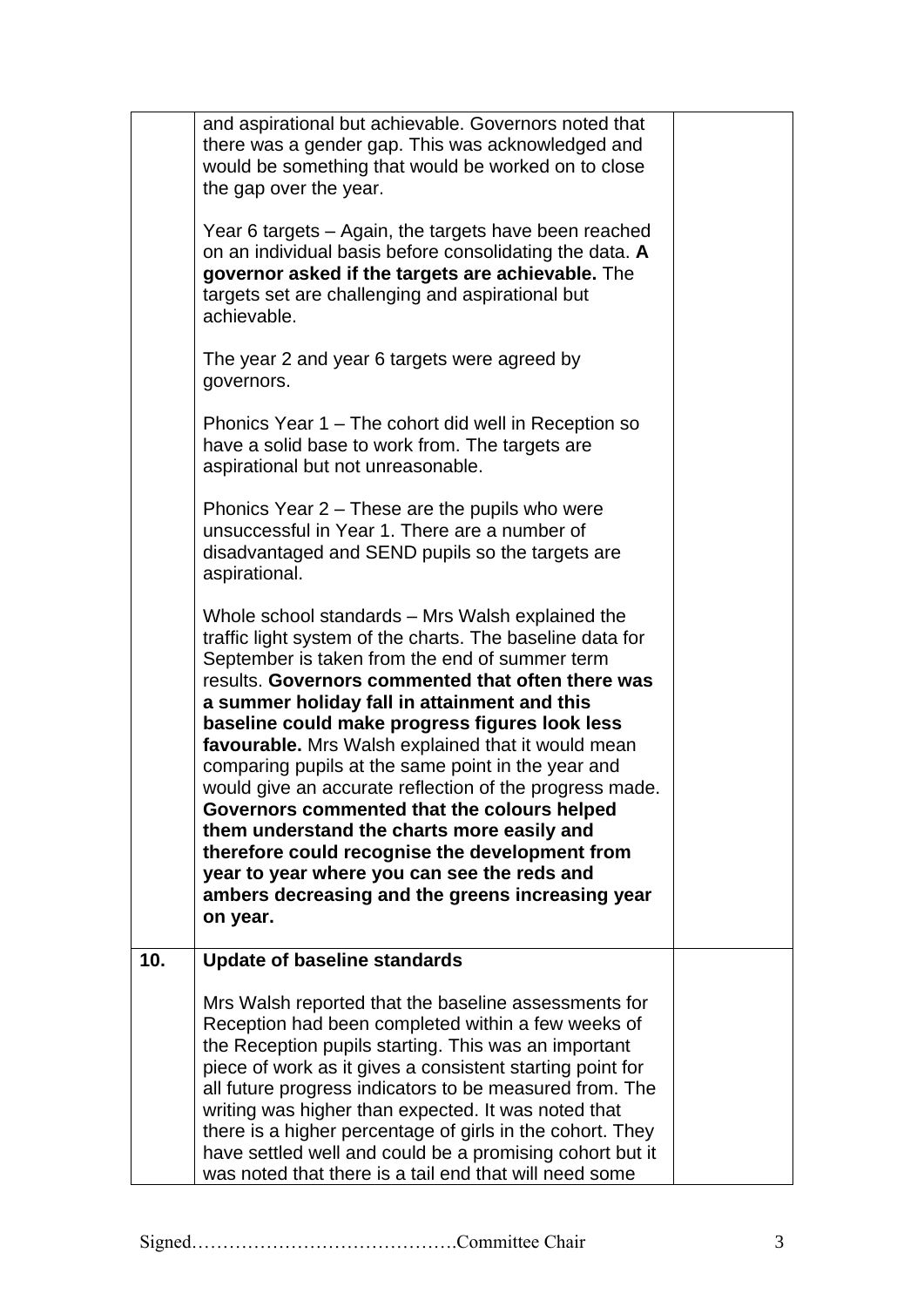|     | targeted support.                                                                                                                                                                                                                                                                                                                                                                                                                                                                                                                                                                                                                                                                                                                                                                                                                                                                                                                                                                                                                                                            |  |
|-----|------------------------------------------------------------------------------------------------------------------------------------------------------------------------------------------------------------------------------------------------------------------------------------------------------------------------------------------------------------------------------------------------------------------------------------------------------------------------------------------------------------------------------------------------------------------------------------------------------------------------------------------------------------------------------------------------------------------------------------------------------------------------------------------------------------------------------------------------------------------------------------------------------------------------------------------------------------------------------------------------------------------------------------------------------------------------------|--|
| 11. | <b>Attendance</b>                                                                                                                                                                                                                                                                                                                                                                                                                                                                                                                                                                                                                                                                                                                                                                                                                                                                                                                                                                                                                                                            |  |
|     | The report was previously distributed. Attendance is still<br>one of the biggest priorities in the school and is a big<br>workload, now even more concentrated after Mrs<br>Murphy has left. Policies and procedures are constantly<br>being reviewed and where needed they have been<br>tightened. A governor asked if term time holidays<br>was still an issue. This was confirmed. There have<br>been 20 fines issued already this academic year. A<br>governor asked if the persistent absence (PA)<br>figures were above national. This was confirmed but it<br>was pointed it that early in the year each session<br>absence counts as a bigger percentage so it is easier to<br>fall into PA category. Miss Sime explained that there is<br>a drive to improve the attendance of white British male<br>pupils and those on the SEND register in particular. A<br>governor asked if the list of top 10 absentees<br>include multiple members of the same families. It<br>was confirmed that multiple pupils from a number of<br>families did populate the top 10 list. |  |
| 12. | <b>SEND/CLA report</b><br>The report was previously distributed. The two<br>SENDCOs have both had periods of absence with one<br>still on an extended absence. This has caused some<br>difficulties and the workload has had to be completed<br>by other members of staff. Governors asked which<br>pieces of work were particularly time consuming.<br>The work that goes into an Educational Health Care<br>Plan (EHCP) can be large. Families can ask for these to<br>be carried out but often the families that would benefit<br>most, don't know the system as well. We currently have<br>5 pupils that are being supported through top-up<br>funding by TAs with another 2 applications pending.<br>Consortia are supporting Nursery to help parents with<br>toileting and other parental support programmes.<br>We currently have 5 Children looked After (CLA). The<br>funding that is identified for these pupils is being spent<br>on educational support.                                                                                                         |  |
| 13. | <b>Pupil Premium report</b>                                                                                                                                                                                                                                                                                                                                                                                                                                                                                                                                                                                                                                                                                                                                                                                                                                                                                                                                                                                                                                                  |  |
|     | The report had been previously distributed. Miss Sime<br>informed governors that Pupil Premium (PP) numbers                                                                                                                                                                                                                                                                                                                                                                                                                                                                                                                                                                                                                                                                                                                                                                                                                                                                                                                                                                  |  |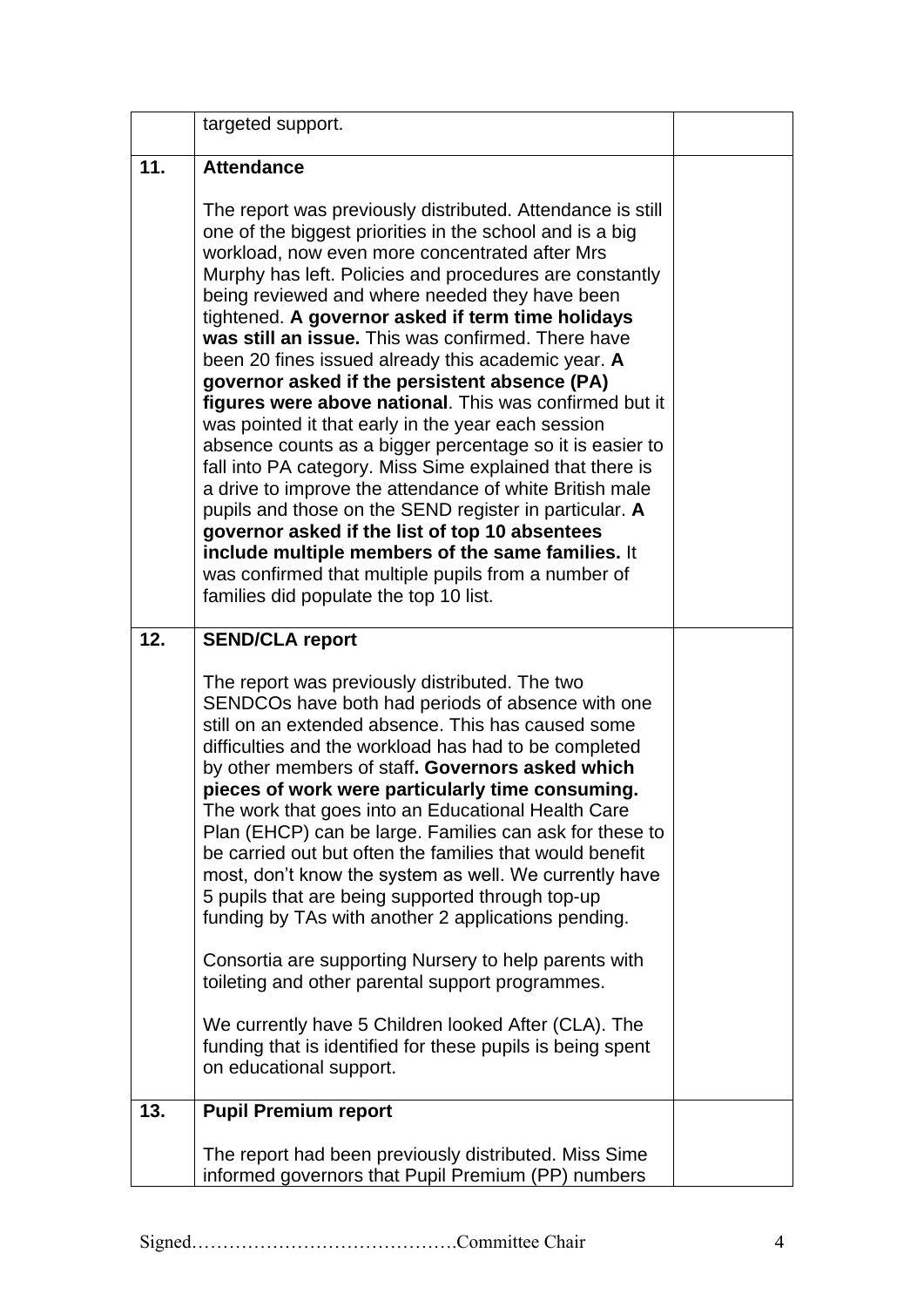|     | had fallen substantially since September. The previous<br>Year 6 had a high proportion of PP pupils (49%) with<br>the incoming cohorts not currently matching those<br>levels. This will result in a drop in funding. Governors<br>were complimentary on the detailed report and<br>commented on how well it matched up with the<br><b>School development Plan (SDP).</b><br>It was noted by governors that the priority was for Year                                                                                                                                                                                                                                                               |  |
|-----|-----------------------------------------------------------------------------------------------------------------------------------------------------------------------------------------------------------------------------------------------------------------------------------------------------------------------------------------------------------------------------------------------------------------------------------------------------------------------------------------------------------------------------------------------------------------------------------------------------------------------------------------------------------------------------------------------------|--|
|     | 6 pupils to close the gap on non-PP pupils and that<br>there was evidence that this was proving successful.                                                                                                                                                                                                                                                                                                                                                                                                                                                                                                                                                                                         |  |
| 14. | <b>Sports Funding report</b>                                                                                                                                                                                                                                                                                                                                                                                                                                                                                                                                                                                                                                                                        |  |
|     | The report had been previously been distributed. Mr<br>Mosaid has taken over the production of this report from<br>Mrs Murphy. Governors noted that it was clear that the<br>funding was impacting on all children. Mrs Walsh<br>explained that it also supported staff in developing their<br>skills for when they deliver PE lessons.                                                                                                                                                                                                                                                                                                                                                             |  |
|     | A governor asked how the pupils were taking to the<br>gardening lessons. They were informed that the pupils<br>love it and that it incorporates other areas of the<br>curriculum as well.                                                                                                                                                                                                                                                                                                                                                                                                                                                                                                           |  |
|     | Governors asked if the field was fully utilised. They<br>were informed that there was a problem with the<br>drainage of the site so it can only be used in certain<br>weather so was seasonal.                                                                                                                                                                                                                                                                                                                                                                                                                                                                                                      |  |
|     | Governors thanked Mr Mosaid for the clarity of his<br>report.                                                                                                                                                                                                                                                                                                                                                                                                                                                                                                                                                                                                                                       |  |
| 15. | <b>School self-evaluation &amp; SDP</b>                                                                                                                                                                                                                                                                                                                                                                                                                                                                                                                                                                                                                                                             |  |
|     | The School Self Evaluation Form (SEF) had been<br>previously distributed. It is a live document and is based<br>around the Ofsted framework. Mrs Walsh highlighted<br>the current significant challenges for the school,<br>particularly the leadership changes, financial constraints<br>and the difficulties of reduced funding and increased<br>financial responsibilities for SEND and also the school<br>building works. Governors asked if preparing the<br>document impacted on workload significantly. They<br>were informed that the set-up of the document was a<br>large piece of work but reviewing the document should<br>be more organic. The document is a good base for the<br>SDP. |  |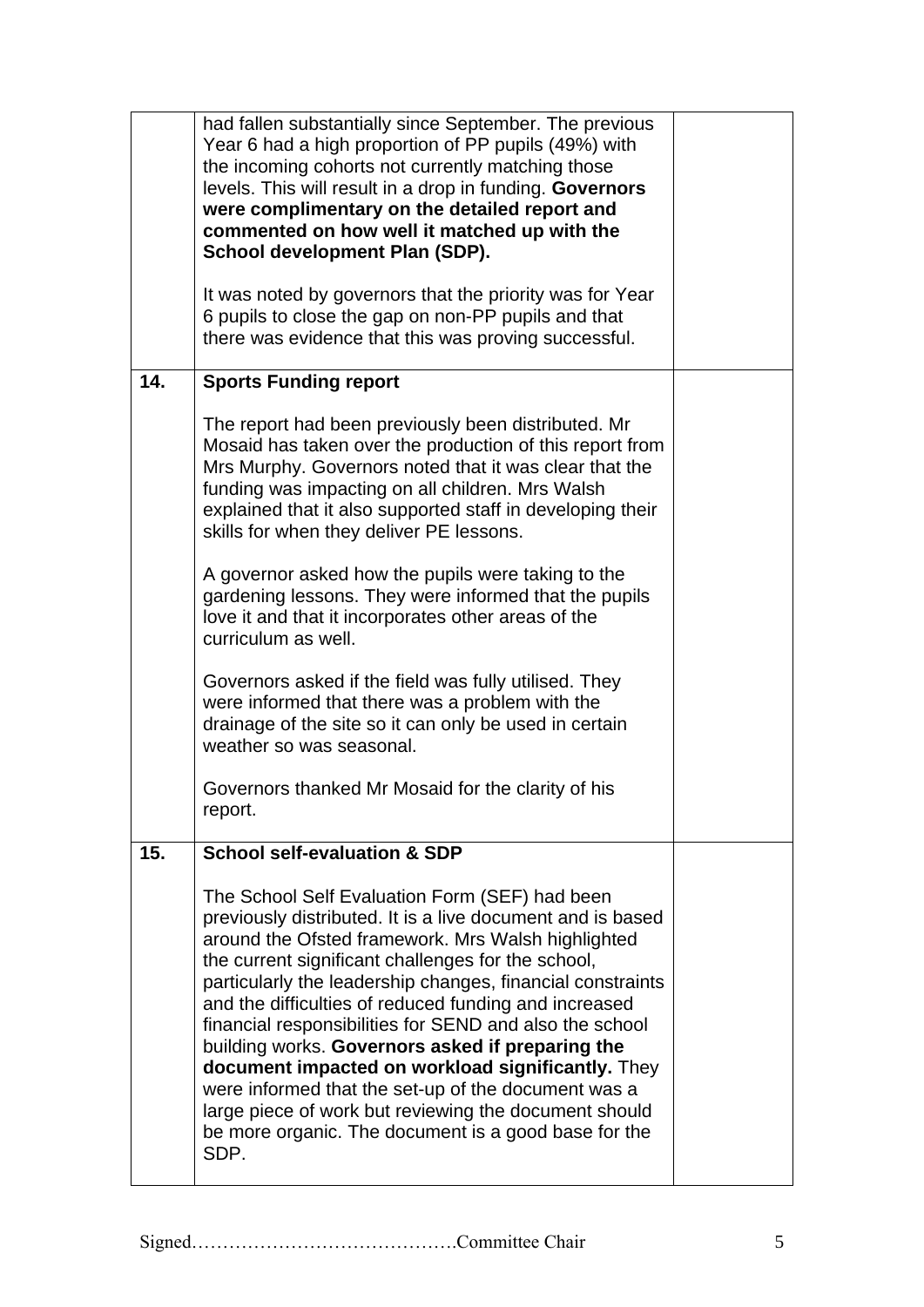|     | The SDP had also previously been distributed and Mrs<br>Walsh highlighted the 9 main objectives in the<br>document. She also explained that this plan was<br>underpinned by the curriculum development plans<br>completed by subject leaders and SLT. Curriculum is a<br>priority and Ofsted now looking at "Deep dives" into<br>subject areas. Governors commented that they<br>understood that this was important particularly for<br>secondary schools but was a challenge for primary<br>school were subject leaders were not necessarily<br>experts in that field before becoming subject leader.<br>Governors commented on their appreciation that<br>the support of local food banks was included within<br>the SDP. They recognised that this provided<br>valuable experience of communities and<br>organisations and reflected well the key area of<br>Spiritual, Moral, Social and Cultural (SMSC). |  |
|-----|---------------------------------------------------------------------------------------------------------------------------------------------------------------------------------------------------------------------------------------------------------------------------------------------------------------------------------------------------------------------------------------------------------------------------------------------------------------------------------------------------------------------------------------------------------------------------------------------------------------------------------------------------------------------------------------------------------------------------------------------------------------------------------------------------------------------------------------------------------------------------------------------------------------|--|
| 16. | <b>Curriculum overview</b><br>The report had been previously distributed. Mrs Walsh<br>showed governors an example of a teacher's big book<br>which includes long and medium term plans. Staff are<br>using directed time to plan for spring term.                                                                                                                                                                                                                                                                                                                                                                                                                                                                                                                                                                                                                                                            |  |
| 17. | <b>Statement on SMSC</b><br>Governors asked if diversity and the SMSC<br>statement could be shared and discussed at the<br>Full Governing Board meeting. This was agreed.                                                                                                                                                                                                                                                                                                                                                                                                                                                                                                                                                                                                                                                                                                                                     |  |
| 18. | <b>Extra curricular clubs</b><br>Mrs Walsh informed governors that despite the current<br>staffing pressures, staff were still providing additional<br>after school clubs for pupils.                                                                                                                                                                                                                                                                                                                                                                                                                                                                                                                                                                                                                                                                                                                         |  |
| 19. | <b>Policies for ratification</b><br>EYFS Policies and procedures – This had been<br>previously distributed. Mrs Gentle explained the minor<br>updates from the previous policy, including detailing<br>how the drop in sessions and parental involvement had<br>expanded.<br>Governors agreed the policy.                                                                                                                                                                                                                                                                                                                                                                                                                                                                                                                                                                                                     |  |